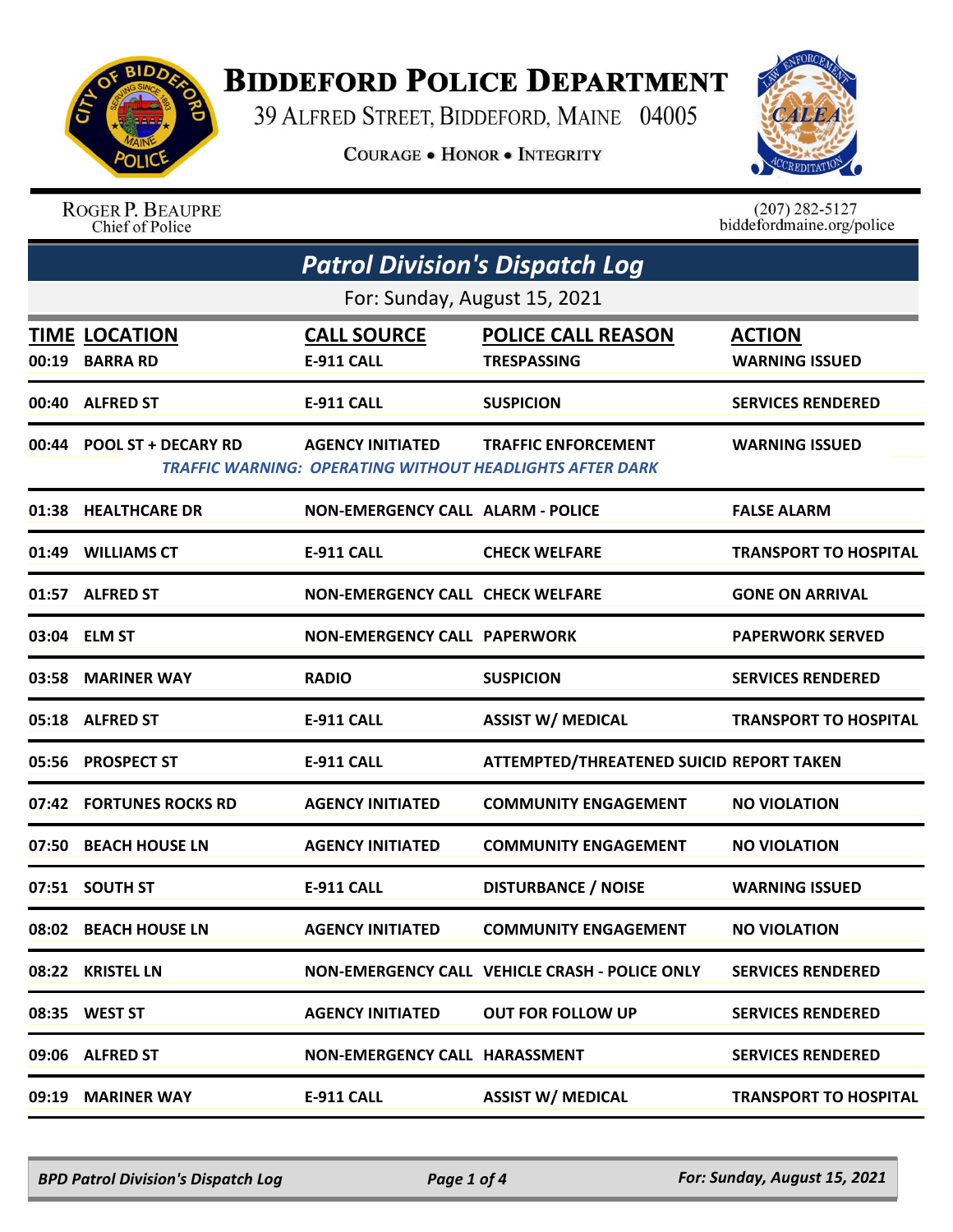|       | <b>TIME LOCATION</b>                                                                                     | <b>CALL SOURCE</b>                                    | <b>POLICE CALL REASON</b>                                                                           | <b>ACTION</b>                |
|-------|----------------------------------------------------------------------------------------------------------|-------------------------------------------------------|-----------------------------------------------------------------------------------------------------|------------------------------|
|       | 09:34 MAIN ST                                                                                            | <b>AGENCY INITIATED</b>                               | <b>COMMUNITY ENGAGEMENT</b>                                                                         | <b>NO VIOLATION</b>          |
|       | 09:48 SUMMIT ST                                                                                          | <b>AGENCY INITIATED</b>                               | <b>OUT FOR FOLLOW UP</b>                                                                            | <b>SERVICES RENDERED</b>     |
|       | 10:25 HILL ST                                                                                            | <b>AGENCY INITIATED</b>                               | <b>ALL OTHER</b>                                                                                    | <b>SERVICES RENDERED</b>     |
|       | 10:43 ELM ST                                                                                             |                                                       | <b>NON-EMERGENCY CALL MENTAL ILLNESS CASES</b>                                                      | <b>GONE ON ARRIVAL</b>       |
|       | 10:49 WASHINGTON ST                                                                                      | <b>NON-EMERGENCY CALL DRINKING IN PUBLIC</b>          |                                                                                                     | <b>SERVICES RENDERED</b>     |
|       | 10:53 POOL ST + SCADLOCK MILL R AGENCY INITIATED                                                         |                                                       | <b>ANIMAL COMPLAINT</b>                                                                             | <b>SERVICES RENDERED</b>     |
|       | <b>10:58 FORTUNES ROCKS RD</b>                                                                           | <b>AGENCY INITIATED</b>                               | <b>COMMUNITY ENGAGEMENT</b>                                                                         | <b>SERVICES RENDERED</b>     |
|       | 11:14 ALFRED ST + JOURNEY WALK NON-EMERGENCY CALL BOLO<br><b>CHARGE: OPERATE VEHICLE WITHOUT LICENSE</b> |                                                       | DEFENDANT: AUSTIN JAMES BARKER  AGE: 21  RESIDENT OF: SACO, ME                                      | <b>SUMMONS ISSUED</b>        |
|       | 11:16 BEACH HOUSE LN                                                                                     | <b>AGENCY INITIATED</b>                               | <b>COMMUNITY ENGAGEMENT</b>                                                                         | <b>NO VIOLATION</b>          |
|       | 11:21 MARINER WAY                                                                                        | NON-EMERGENCY CALL ANIMAL COMPLAINT                   |                                                                                                     | <b>GONE ON ARRIVAL</b>       |
|       | 11:49 ALFRED ST                                                                                          | <b>AGENCY INITIATED</b>                               | <b>CHECK WELFARE</b>                                                                                | <b>SERVICES RENDERED</b>     |
|       | 12:05 GRANITE POINT RD + TIMBER NON-EMERGENCY CALL PARKING COMPLAINT                                     |                                                       |                                                                                                     | <b>PARKING TICKET ISSUED</b> |
|       | 12:13 ADAMS ST                                                                                           | NON-EMERGENCY CALL DISABLED VEHICLE                   |                                                                                                     | <b>SERVICES RENDERED</b>     |
|       | 12:27 POOL ST                                                                                            | <b>TRAFFIC WARNING: SPEEDING 10-14 MPH OVER LIMIT</b> | AGENCY INITIATED TRAFFIC ENFORCEMENT                                                                | <b>WARNING ISSUED</b>        |
|       | 12:35 JEFFERSON ST                                                                                       | NON-EMERGENCY CALL CHECK WELFARE                      |                                                                                                     | <b>UNFOUNDED</b>             |
|       | 12:36 HARMON ST                                                                                          | <b>NON-EMERGENCY CALL CHECK WELFARE</b>               |                                                                                                     | <b>SERVICES RENDERED</b>     |
|       | 13:04 LINCOLN ST                                                                                         |                                                       | <b>ALARM - POLICE</b>                                                                               | <b>BUILDING CHECK/SECURE</b> |
|       | 13:16 SOUTH ST                                                                                           | NON-EMERGENCY CALL PARKING COMPLAINT                  |                                                                                                     | <b>SERVICES RENDERED</b>     |
|       | 13:18 LINCOLN ST + MAIN ST                                                                               | <b>AGENCY INITIATED</b>                               | <b>TRAFFIC ENFORCEMENT</b><br>TRAFFIC WARNING: OPERATE VEHICLE W/O VALID INSPECTION CERTIFICATE     | <b>WARNING ISSUED</b>        |
|       | 13:39 MAIN ST                                                                                            | <b>AGENCY INITIATED</b>                               | <b>COMMUNITY ENGAGEMENT</b>                                                                         | <b>NO VIOLATION</b>          |
|       | 13:50 ALFRED ST + JEFFERSON ST                                                                           | <b>AGENCY INITIATED</b>                               | <b>TRAFFIC ENFORCEMENT</b><br><b>TRAFFIC WARNING: IMPROPERLY PASSING EMERGENCY VEH USING LIGHTS</b> | <b>WARNING ISSUED</b>        |
| 14:39 | <b>WEST ST</b>                                                                                           | <b>NON-EMERGENCY CALL SUSPICION</b>                   |                                                                                                     | <b>SERVICES RENDERED</b>     |
|       | 14:48 WEST ST                                                                                            | <b>WALK-IN AT STATION</b>                             | <b>ARTICLES LOST/FOUND</b>                                                                          | <b>REPORT TAKEN</b>          |
|       |                                                                                                          |                                                       |                                                                                                     |                              |

*BPD Patrol Division's Dispatch Log Page 2 of 4 For: Sunday, August 15, 2021*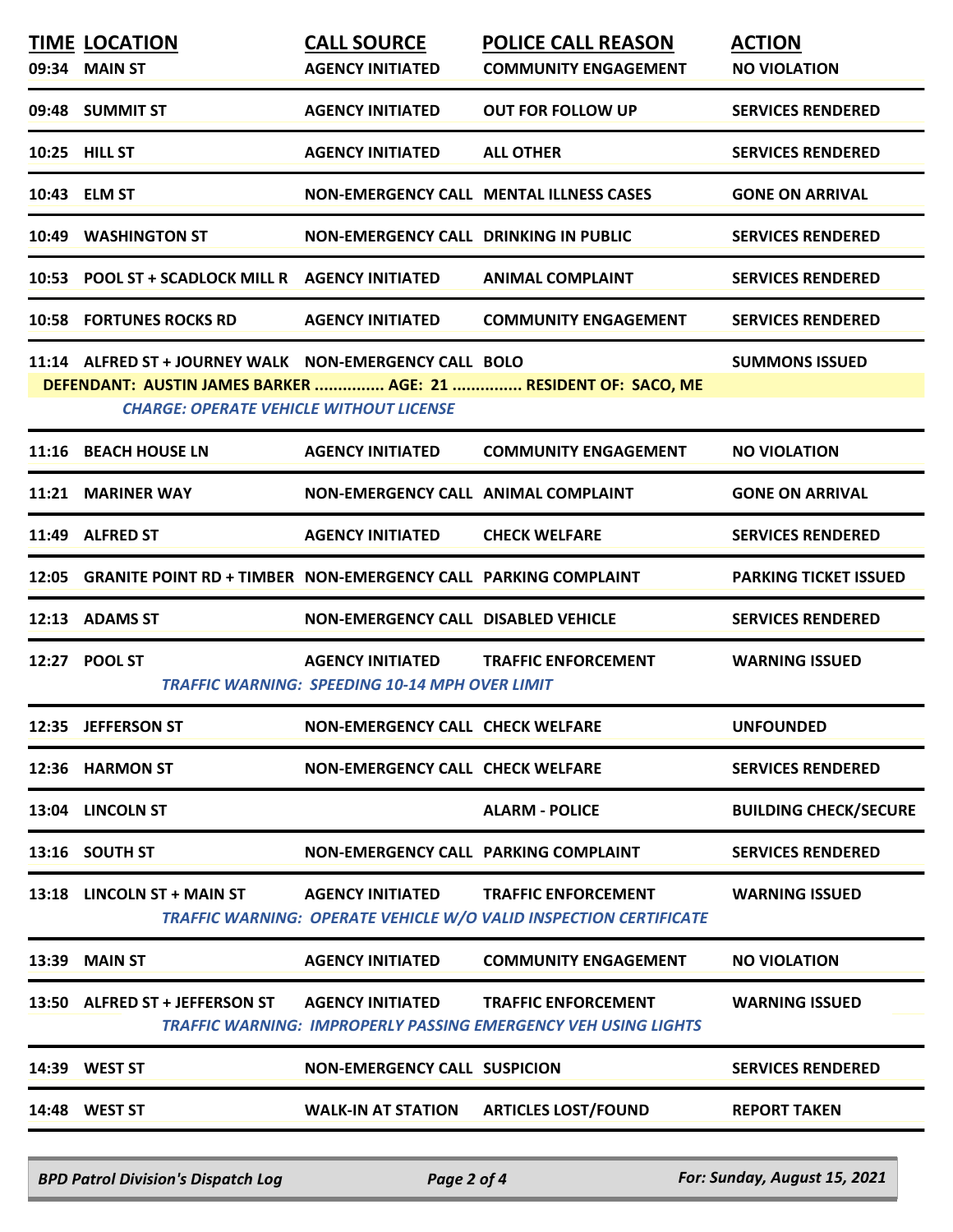**TIME LOCATION CALL SOURCE POLICE CALL REASON ACTION**

**15:17 WEST ST AGENCY INITIATED TRAFFIC ENFORCEMENT WARNING ISSUED**

 *TRAFFIC WARNING: FAILING TO STOP AT STOP SIGN* 

| <b>E-911 CALL</b><br>911 MISUSE<br><b>MORIN ST</b><br><b>SERVICES RENDERED</b><br>15:21<br>15:31 MAY ST<br><b>OUT FOR FOLLOW UP</b><br><b>AGENCY INITIATED</b><br><b>SERVICES RENDERED</b><br><b>JEFFERSON ST</b><br><b>SERVICES RENDERED</b><br><b>NON-EMERGENCY CALL ANIMAL COMPLAINT</b><br>15:40<br>16:14 WESTMORE AVE<br>E-911 CALL<br><b>MENTAL ILLNESS CASES</b><br><b>SERVICES RENDERED</b><br>16:24 ARENA DR + ALFRED ST<br><b>VSAC ISSUED</b><br><b>AGENCY INITIATED</b><br><b>TRAFFIC ENFORCEMENT</b> |  |                   |             |                         |
|------------------------------------------------------------------------------------------------------------------------------------------------------------------------------------------------------------------------------------------------------------------------------------------------------------------------------------------------------------------------------------------------------------------------------------------------------------------------------------------------------------------|--|-------------------|-------------|-------------------------|
|                                                                                                                                                                                                                                                                                                                                                                                                                                                                                                                  |  |                   |             |                         |
|                                                                                                                                                                                                                                                                                                                                                                                                                                                                                                                  |  |                   |             |                         |
|                                                                                                                                                                                                                                                                                                                                                                                                                                                                                                                  |  |                   |             |                         |
|                                                                                                                                                                                                                                                                                                                                                                                                                                                                                                                  |  |                   |             |                         |
|                                                                                                                                                                                                                                                                                                                                                                                                                                                                                                                  |  |                   |             |                         |
| 16:55 HARRISON AVE + HILL ST                                                                                                                                                                                                                                                                                                                                                                                                                                                                                     |  | <b>E-911 CALL</b> | <b>DRUG</b> | <b>NEGATIVE CONTACT</b> |
| <b>DISTURBANCE / NOISE</b><br><b>MT VERNON ST</b><br><b>E-911 CALL</b><br><b>NEGATIVE CONTACT</b><br>17:01                                                                                                                                                                                                                                                                                                                                                                                                       |  |                   |             |                         |
| <b>NON-EMERGENCY CALL CIVIL COMPLAINT</b><br><b>SERVICES RENDERED</b><br>17:02 ELM ST                                                                                                                                                                                                                                                                                                                                                                                                                            |  |                   |             |                         |

**17:06 BIRCH ST + PROSPECT ST AGENCY INITIATED PRISONER PROCESS ARREST(S) MADE DEFENDANT: CHARLES RICHARD COYLE ............... AGE: 33 ............... RESIDENT OF: BIDDEFORD, ME**

*CHARGE: ASSAULT ON AN EMERGENCY MEDICAL CARE PROVIDER CHARGE: VIOLATING CONDITION OF RELEASE CHARGE: OPERATING AFTER LICENSE SUSPENSION CHARGE: VIOLATING CONDITION OF RELEASE CHARGE: VIOLATING CONDITION OF RELEASE CHARGE: DOMESTIC VIOLENCE STALKING, PRIOR DV CHARGE: DOMESTIC VIOLENCE ASSAULT, PRIORS DV CHARGE: DRIVING TO ENDANGER* 

| 17:17 BOULDER WAY           | NON-EMERGENCY CALL SHOPLIFTING             |                                                                  | <b>REPORT TAKEN</b>          |
|-----------------------------|--------------------------------------------|------------------------------------------------------------------|------------------------------|
| 17:38 ALFRED ST             | <b>WALK-IN AT STATION</b>                  | <b>CHECK WELFARE</b>                                             | <b>NEGATIVE CONTACT</b>      |
| 18:04 MT VERNON ST          | <b>AGENCY INITIATED</b>                    | <b>ALL OTHER</b>                                                 | <b>NEGATIVE CONTACT</b>      |
| <b>18:11 GRANITE ST</b>     | <b>NON-EMERGENCY CALL ANIMAL COMPLAINT</b> |                                                                  | <b>UNFOUNDED</b>             |
| <b>18:12 LEON ST</b>        |                                            | NON-EMERGENCY CALL ATTEMPTED/THREATENED SUICID SERVICES RENDERED |                              |
| 18:42 LINCOLN ST            | <b>NON-EMERGENCY CALL ALARM - POLICE</b>   |                                                                  | <b>BUILDING CHECK/SECURE</b> |
| 19:09 MT VERNON ST          | NON-EMERGENCY CALL DISTURBANCE / NOISE     |                                                                  | <b>NEGATIVE CONTACT</b>      |
| <b>19:16 MAIN ST</b>        |                                            | NON-EMERGENCY CALL WATER EMERGENCY   INLAND                      | <b>UNFOUNDED</b>             |
| 19:25 ALFRED ST + SUMMER ST | NON-EMERGENCY CALL ANIMAL COMPLAINT        |                                                                  | <b>NO ACTION REQUIRED</b>    |
| 19:41 SOUTH ST              | <b>NON-EMERGENCY CALL WEAPONS</b>          |                                                                  | <b>UNFOUNDED</b>             |

*BPD Patrol Division's Dispatch Log Page 3 of 4 For: Sunday, August 15, 2021*